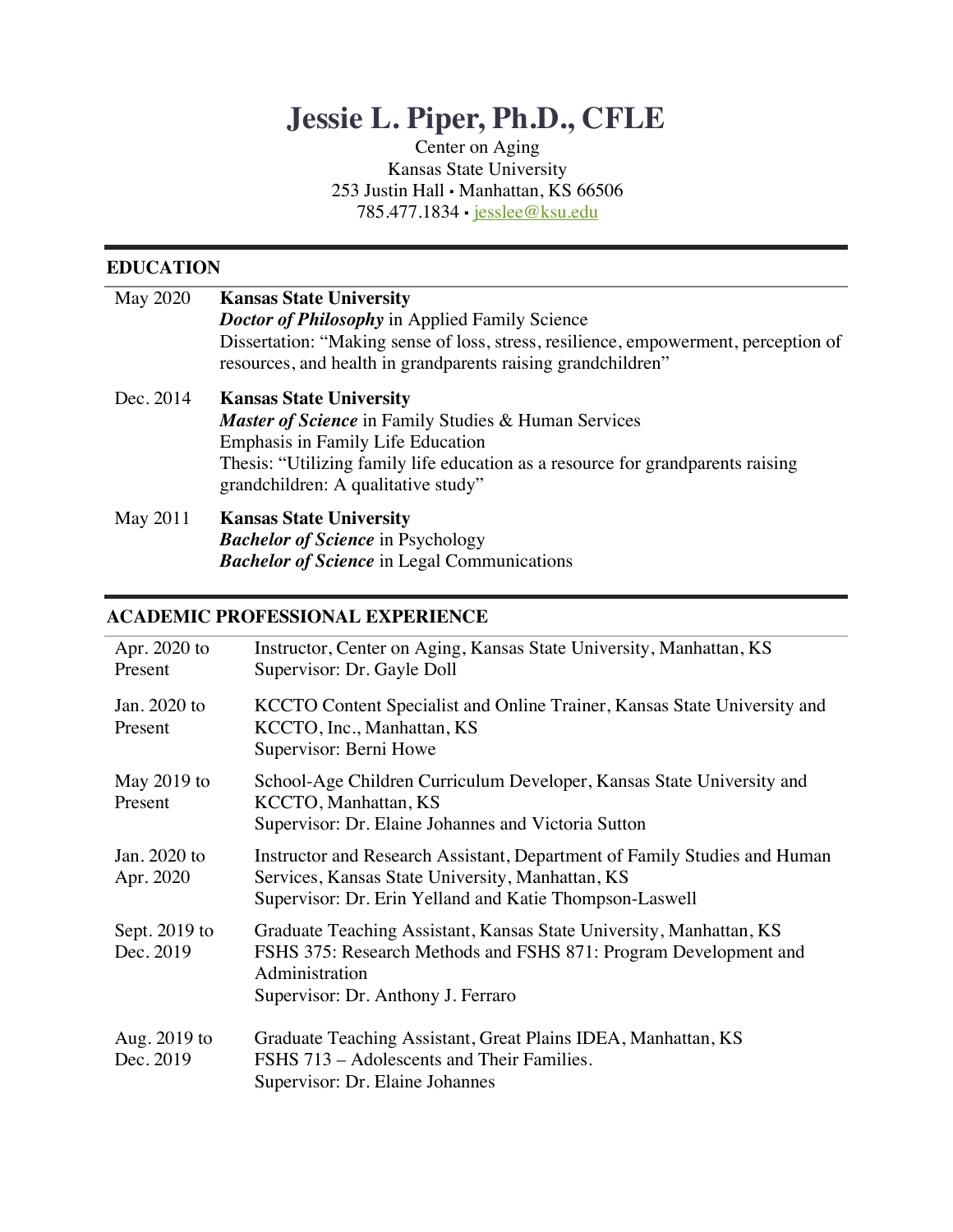| June 2019 to<br>Dec. 2019   | Graduate Research Assistant, Kansas State University, Manhattan, KS<br>Longitudinal Study of Generations Emerging Adult Study<br>Supervisor: Dr. Anthony Ferraro                                                                          |
|-----------------------------|-------------------------------------------------------------------------------------------------------------------------------------------------------------------------------------------------------------------------------------------|
| Oct. 2017 to<br>Dec. 2019   | Graduate Research Assistant, Kansas State University, Manhattan, KS<br>Access to affordable and quality childcare in rural areas, access to healthcare in<br>rural areas, and rural family health.<br>Supervisor: Dr. Bradford Wiles      |
| June $2018$ to<br>Aug. 2019 | Graduate Research Assistant, Kansas State University, Manhattan, KS<br>Gray for a Day programming and evaluation, Master Health Volunteer<br>programming and evaluation, Alzheimer study with probiotics.<br>Supervisor: Dr. Erin Yelland |
| Aug. 2017 to<br>May 2018    | Graduate Teaching Assistant, Kansas State University, Manhattan, KS<br>HDFS 110 – Introduction to Human Development.<br>Supervisor: Katie Thompson-Laswell                                                                                |
| Jan. 2014 to<br>Dec. 2014   | Graduate Research Assistant, Kansas State University, Manhattan, KS<br>Intergenerational facility research and programming.<br>Supervisor: Dr. Bradford Wiles                                                                             |
| Aug. 2013 to<br>Dec. 2013   | Graduate Teaching Assistant, Kansas State University, Manhattan, KS<br>FSHS 350 – Family Relationships and Gender Roles.<br>Supervisor: Dr. Kelly Welch                                                                                   |

#### **NON-ACADEMIC EMPLOYMENT EXPERIENCE**

| Aug. 2015 to   | <b>Executive Director</b>                                           |
|----------------|---------------------------------------------------------------------|
| Aug. 2017      | Oak Grove Preschool, Manhattan, KS                                  |
| March 2013 to  | <b>Lead Teacher</b>                                                 |
| Aug. 2015      | Oak Grove Preschool, Manhattan, KS                                  |
| Aug. $2012$ to | <b>Family Support Worker and Driver</b>                             |
| Aug. 2014      | TFI Family Services & St. Francis Community Services, Manhattan, KS |
| Aug. 2011 to   | <b>Receptionist</b>                                                 |
| Aug. 2012      | Riley County Health Department, Manhattan, KS                       |
| Jan. 2008 to   | <b>Legal Assistant</b>                                              |
| Aug. 2011      | Weary Davis, LLC, Manhattan, KS                                     |

# **JOURNAL PUBLICATIONS**

**Piper, J. L.**, Markham, M. S., & Yelland, E. (2020). Making sense of loss, stress, resilience, empowerment, perception of resources, and health in grandparents raising grandchildren.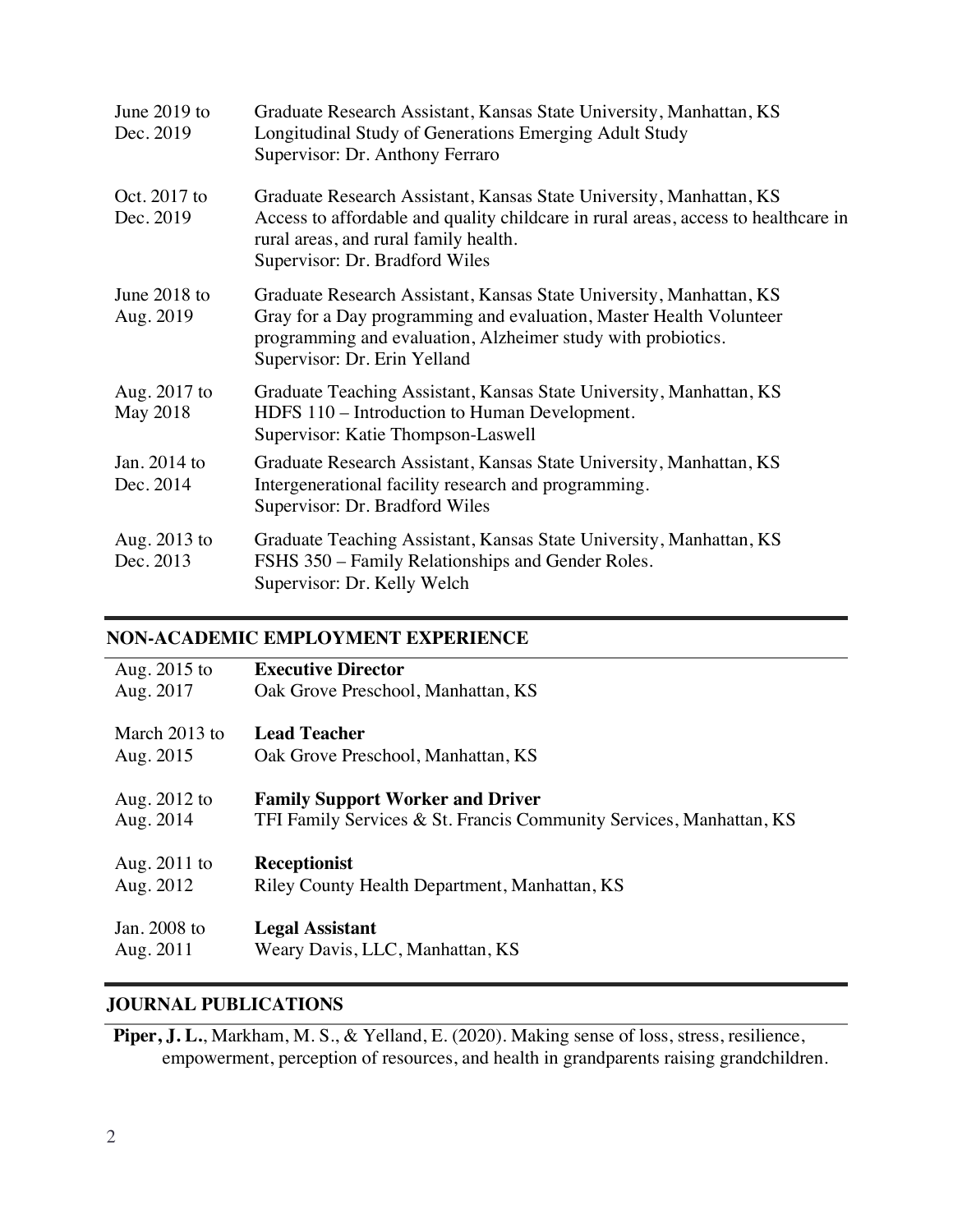*K-State Electronic Theses, Dissertations, and Reports: 2004-.* Retrieved from https://hdl.handle.net/2097/40507

- Yelland, E. L., & **Piper, J. L.** (2020). Gray for a Day: Exploring the impact of a sensory aging experience. *Journal of Extension, 58,* v58-2a6.
- **Piper, J. L.**, & Markham, M. S. (conditional acceptance). *Utilizing family life education as a resource for grandparents raising grandchildren*. Manuscript revised and re-submitted for publication.
- Yancura, L. A., **Piper, J. L.,** Wallace, H. S., & Berry, A. A. (in review). *How does research inform work with multigenerational and skipped-generation households in rural areas?*  Manuscript submitted for publication.
- Yelland, E. L., & **Piper, J. L.** (2019). Gray for a Day: A curriculum to promote empathy toward older adults. *Journal of Extension, 57*, 3IAW2.
- **Gardiner, J. L.**, & Markham, M. (2015). Utilizing family life education as a resource for grandparents raising grandchildren: A qualitative study. *K-State Electronic Theses, Dissertations, and Reports: 2004-.* Retrieved from http://hdl.handle.net/2097/18808

#### **CONFERENCE PRESENTATIONS**

- Wilkins-Clark, R.E., Markham, M.S., Koochel, E., **Piper, J.L.,** & Emanuels, S. (2020, November). *Meaning making and sibling closeness among emerging adults.* Paper to be presented at the National Council on Family Relations Annual Conference, St. Louis, MO.
- Koochel, E., **Piper, J. L.**, Colburn, S., Markham, M., & Wilkins-Clark, R. (2019, November). *Health outcomes for emerging adults using communication technology with grandparents.*  Paper presented at the National Council on Family Relations National Conference, Fort Worth, TX.
- Patel, P., **Piper, J. L.**, Ferraro, A. J., & Rivarola, M. (2019, November). *An attachment approach*  to understanding the impact of parent-child relationships over time. Lightening paper presented at the National Council on Family Relations National Conference, Fort Worth, TX.
- **Piper, J. L.** & Ferraro, A. J. (2019, November). *The trajectory of grandparent-grandchild solidarity and conflict: A latent profile analysis.* Poster presented at the National Council on Family Relations National Conference, Fort Worth, TX.
- **Piper, J. L.**, Koochel, E., Markham, M., & Ferraro, A. J. (2019, November). *Emerging adult grandchild relationships with grandparents: An exploration of intergenerational solidarity theory.* Poster presented at the National Council on Family Relations National Conference, Fort Worth, TX.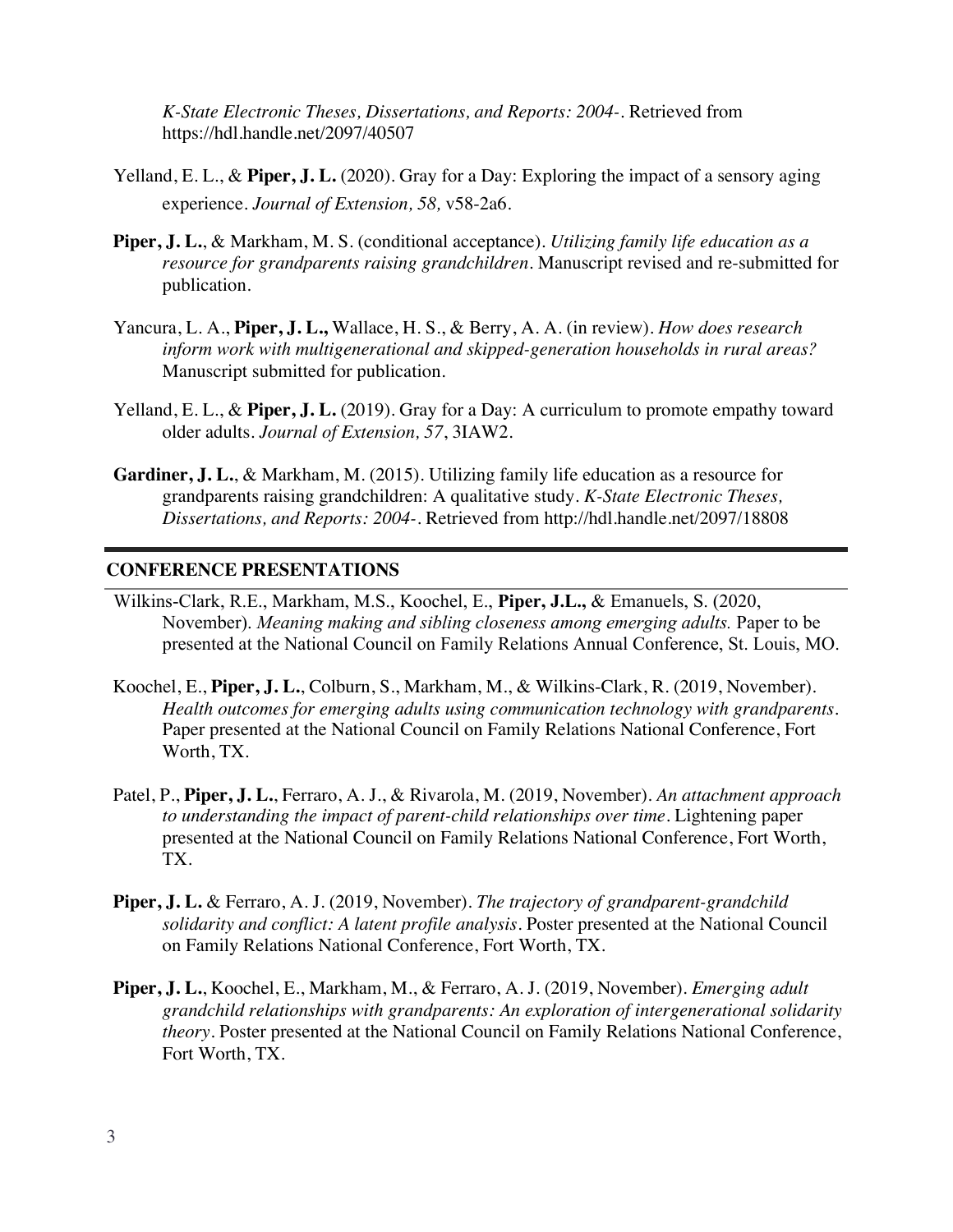- **Piper, J. L.**, Markham, M., Reinhard, A., & Sundeen, B. (2019, November). *"We knew we could make it work": Grandparents experience with resources while raising their grandchildren.* Poster presented at the National Council on Family Relations National Conference, Fort Worth, TX.
- Wiles, B. B., Ferraro, A. J., **Piper, J. L.**, Radunovich, H. L., Dyk, P., & Sano, Y. (2019, November). *The experiences, orientation, and beliefs of rural, low-income mothers' health insurance and health care access and use*. Poster presented at the annual meeting of the National Council on Family Relations, Fort Worth, TX.
- Yelland, E. L., **Piper, J. L.,** & Goss, K. (2019, November). *Preparing volunteers to promote individual, family, and community health: Lessons learned and recommendations for practice*. Resource Exchange presented at the National Council on Family Relations National Conference, Fort Worth, TX.
- Yancura, L. A., **Piper, J. L.,** Wallace, H. S., & Berry, A. A. (2019, November). *How does research inform work with multigenerational and skipped-generation households in rural areas?* Paper presented at the National Council on Family Relations National Conference, Fort Worth, TX.
- **Piper, J. L.,** Yelland, E. L., & Goss, K. (2018, November). *Utilizing an empathic sensory experience to understand age-related sensory and functional decline.* Paper presented at the National Council on Family Relations National Conference, San Diego, CA.
- Yelland, E. L., & **Piper, J. L.** (2018, November). *Utilizing an empathic sensory experience to understand age-related sensory and functional decline.* Paper presented at the American Public Health Association Annual Meeting, San Diego, CA.
- Radunovich, H., Wiles, B., Dyk, P., Sano, Y., Smith, S., Berry, A., Ferraro, A.J., & **Piper, J. L.** (2018, August). *Rural mothers' understanding of the Affordable Care Act and implications for health and mental health.* Presentation at the National Association for Rural Mental Health 44th annual conference, New Orleans, LA.
- **Gardiner, J. L.**, & Markham, M. S. (2015, November). *Utilizing family life education as a resource for grandparents raising grandchildren: A qualitative study.* Paper presented at the National Council on Family Relations Annual Conference. Vancouver, Canada. \*Won the Education & Enrichment Section Student Proposal Award \*Runner Up for the Issues in Aging Focus Group Award

## **OTHER PRESENTATIONS AND GUEST LECTURES**

- **Piper, J. L.** (2019, October). *Myers-Briggs personality inventory.* Guest lecture in HDFS 350: Family Relationships and Gender Roles at Kansas State University.
- **Piper, J. L.** & Goss, K. (2019, August). *You are what you eat, and who you eat with.* Guest presentation at the Lyon County Senior Fair.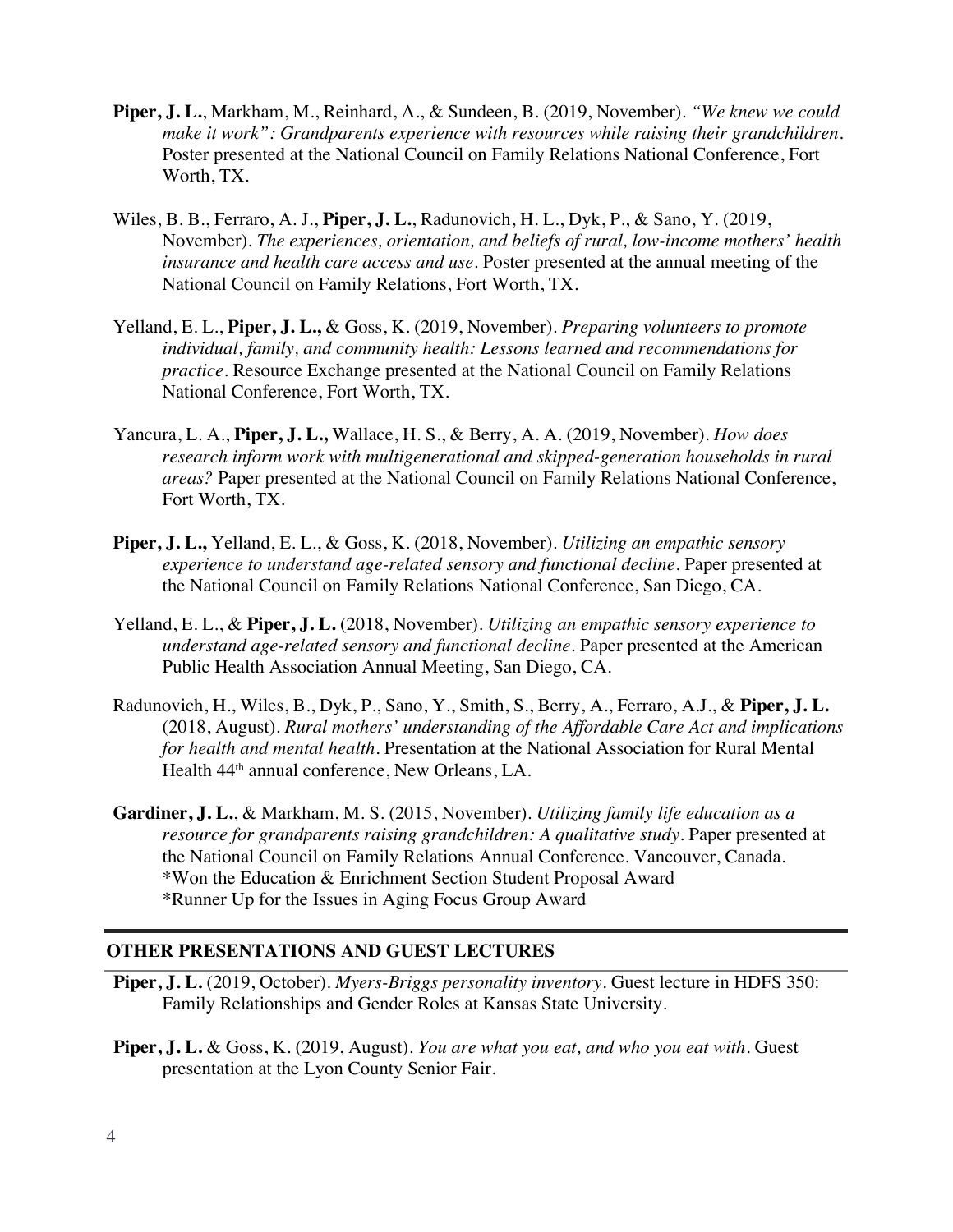- **Piper, J. L.** & Goss, K. (2019, August). *Making the transition to graduate school.* Guest lecture in Applied Family Science New Student Orientation at Kansas State University.
- **Piper, J. L.,** Goss, K., Thompson-Laswell, K., & Yelland, E. (2019, April). *Gray for a Day.*  Guest Lecture in HDFS 110: Introduction to Human Development at Kansas State University.
- Wiles, B. B., Brennan, A., & **Piper, J. L.** (2019, February). *Reconceptualizing Quality, Affordable Child Care as Public Utility: Family, Child, and Economic Developmental Perspectives.* Webinar provided for the North Central Regional Center for Rural Development. Available online: https://youtu.be/yY3L\_PiQsiM
- **Piper, J. L.** (2017, November). *The domains of family practice.* Guest Lecture in FSHS 301: Helping Relationship at Kansas State University.

#### **CURRICULA AND TEACHING GUIDES**

- **Piper, J. L.** (2020). *School-Age Childcare Behavior and Guidance.* Curriculum developed for Kansas Child Care Training Opportunities, Inc.
- **Piper, J. L.** (2019). *Foundations of School-Age Childcare.* Curriculum developed for Kansas Child Care Training Opportunities, Inc.
- Yelland, E. L., **Piper, J. L.,** & Goss, K. (in progress). *Master Health Volunteer Curriculum.*
- Hatton-Bowers, H., Brennan, A., **Piper, J. L.**, & Wiles, B. (in progress). *Community Childcare Needs Assessment Toolkit.*

#### **LEADERSHIP POSITIONS AND COMMITTEE SERVICE**

| May 2019 to April 2020 | Public Relations Committee Chair, Graduate Student Council (GSC),<br>Kansas State University   |
|------------------------|------------------------------------------------------------------------------------------------|
| Aug. 2018 to Dec. 2019 | President, Applied Family Science Graduate Organization (AFSGO),<br>Kansas State University    |
| Aug. 2018 to Dec. 2019 | Student Committee Member, Family Life Coaching Association,<br>North Carolina State University |
| May 2018 to May 2019   | Secretary, Executive Committee, Graduate Student Council (GSC),<br>Kansas State University     |
| May 2018 to May 2019   | Public Relations Committee Member, Graduate Student Council<br>(GSC), Kansas State University  |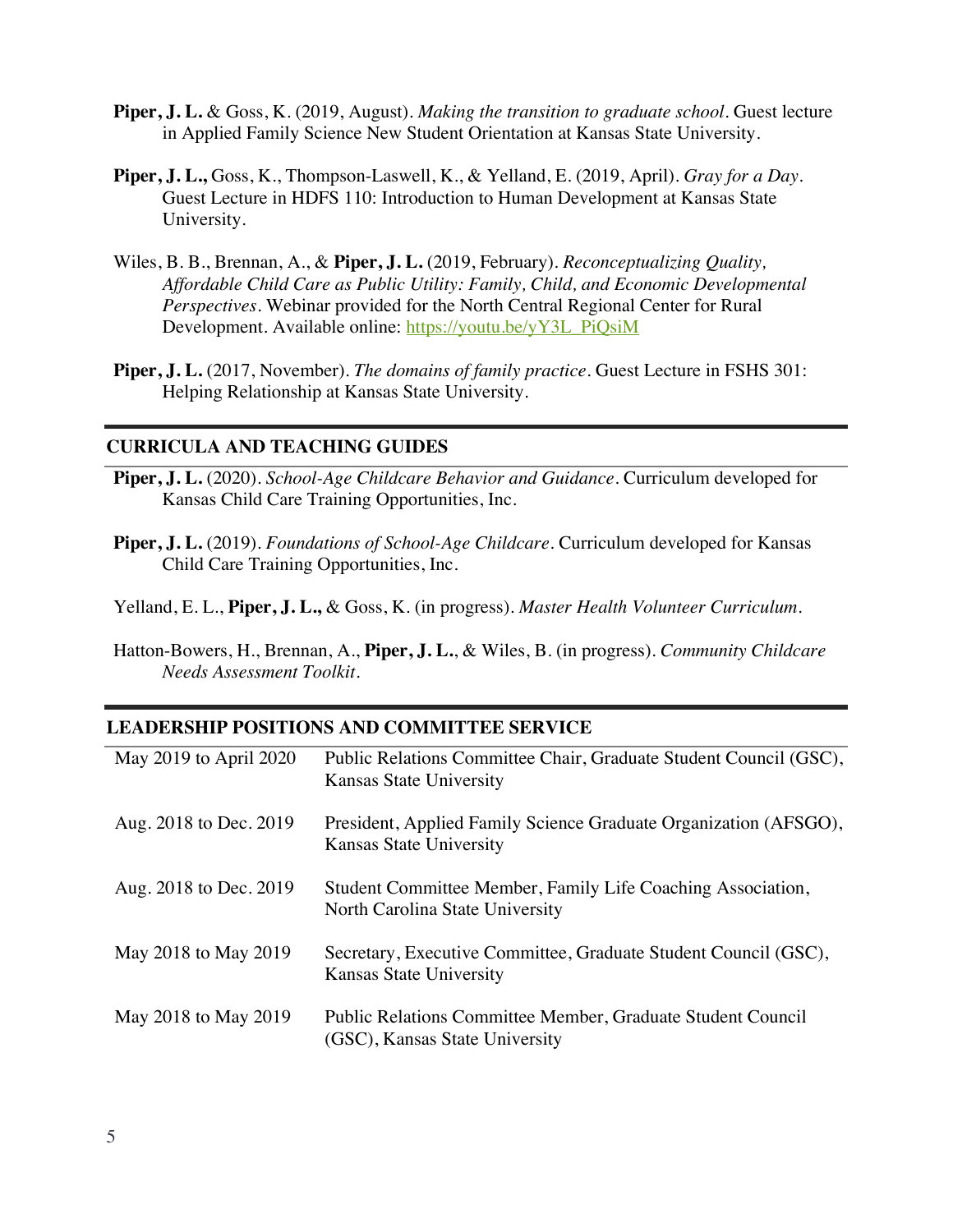## **VOLUNTEER AND COMMUNITY SERVICE**

| Fall 2019 to Dec. 2019 | Peer Mentor, Applied Family Science Program, Kansas State<br>University                                                                           |
|------------------------|---------------------------------------------------------------------------------------------------------------------------------------------------|
| Spring 2019 to Present | Reviewer, Grandfamilies: The Contemporary Journal of Research,<br>Practice and Policy                                                             |
| Spring 2019            | National Council on Family Relations Annual Conference Proposal<br>Reviewer                                                                       |
| Spring 2018 to Present | Reviewer, Family Relations: Interdisciplinary Journal of Applied<br><b>Family Science</b>                                                         |
| 2018 to Present        | Applied Family Science Graduate Organization Volunteer, Kansas<br><b>State University</b><br><b>All-University Career Fair</b>                    |
| 2017 to Present        | Graduate Student Council Volunteer, Kansas State University<br><b>Welcome Back Fair</b><br>$K$ -GRAD<br>Grad 5k<br><b>Graduation Commencement</b> |
| Spring 2014            | Assistant Coach, Girls on the Run, Manhattan, KS                                                                                                  |
| Summer 2012            | CASA Volunteer, Manhattan, KS                                                                                                                     |
| June 2014              | OMK Day Camp Volunteer, Operation Military Kids, Ft. Riley                                                                                        |

# **SCHOLARSHIPS, AWARDS AND HONORS**

| <b>Fall 2019</b>         | Robert H. Poresky Assistantship in Family Studies and Human<br>Services, \$1,440.00 |
|--------------------------|-------------------------------------------------------------------------------------|
| May 2019                 | 2019 College of Human Ecology Outstanding Leadership Award                          |
| Fall 2018 to Spring 2019 | Capitol Graduate Research Summit, \$2,000.00 per semester                           |
| Fall 2018 to Spring 2019 | Sanders (Diane) Memorial Scholarship, \$1,175.00 per semester                       |
| Fall 2018 to Spring 2019 | Greater Manhattan Community Foundation Scholarship, \$500 per<br>semester           |